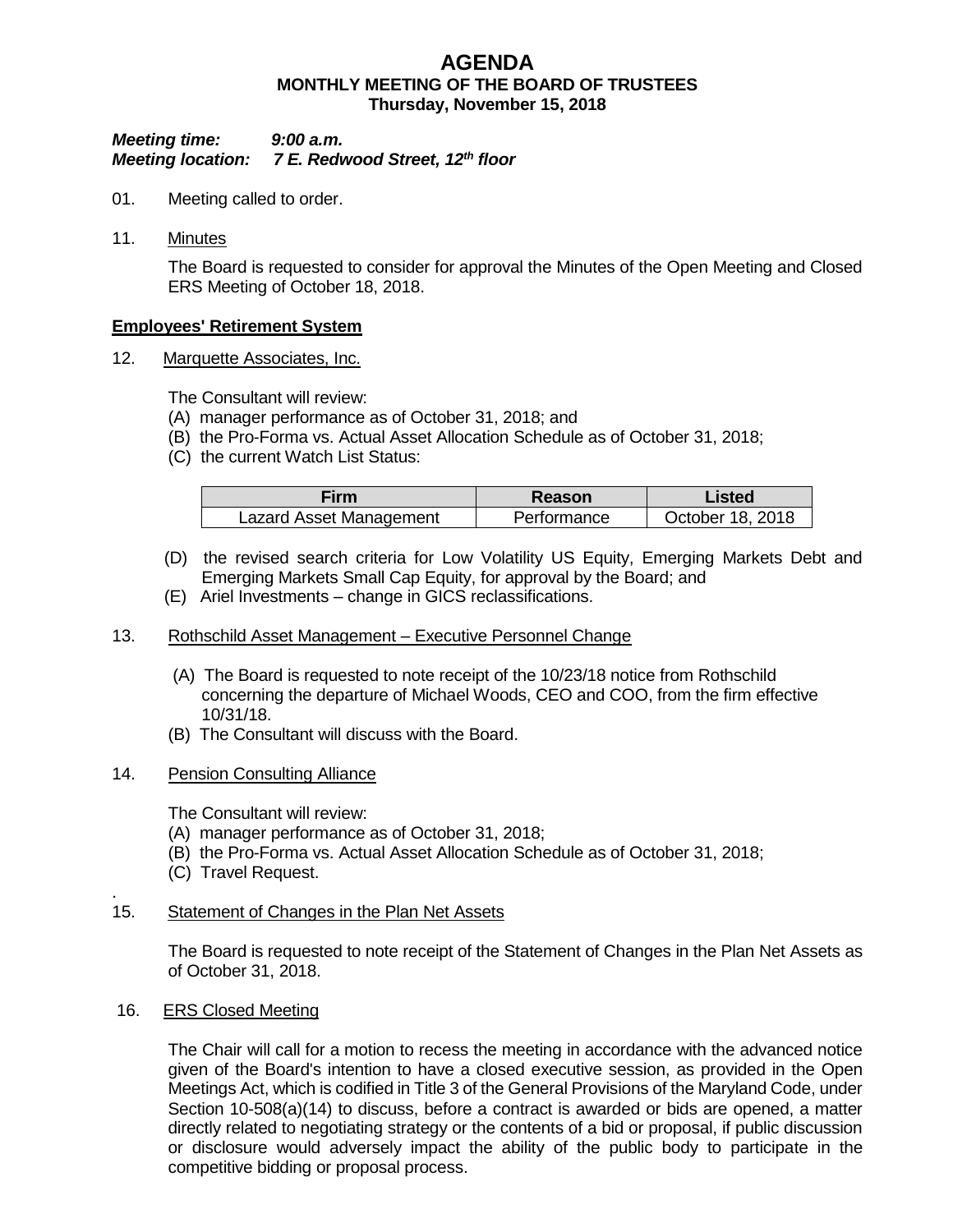#### 17. Ratification of Decisions Taken in the Closed Meeting

The Board is requested to ratify the decisions taken during the Closed Meeting.

- 18. Independent Auditor's Reports **12:00 p.m.**
	- (A) The Board is requested to note receipt of the Independent Auditor's Reports for ERS and EOS from CliftonLarsonAllen LLP for FY2018 on internal control over Financial Reporting and Compliance and Other Matters based on an Audit of Financial Statements performed in accordance with Government Auditing Standards.
	- (B) The Auditor will discuss the information contained in the report.
- 19. ERS Actuarial Valuation Report 2018

The Board is requested to note receipt of the final Actuarial Valuation Report as of June 30, 2018 for the ERS. The actuary presentation was made to the Board at the October 18, 2018 meeting.

## 20. Proposed 2019 Meeting Schedule

- (A) The Board is requested to note receipt of the proposed meeting schedule for 2019.
- (B) The Acting Director will review with the Board.
- (C) The Board is requested to approve the schedule.
- 21. Benefit Approvals and Decisions of the Hearing Examiners
	- (A) The Board is requested to note receipt of and accept the Retirement Benefits Listing for the December 1 payroll according to the attached schedules, and to
	- (B) Note the Decisions and Findings of Fact rendered by the Panel of Hearing Examiners.
- 22. Project Status Report

The Acting Director will update the Board on various projects.

- $\triangleright$  Securities Lending Guidelines
- $\triangleright$  TimesSquare termination / transition
- 23. ROUTINE ITEMS (To be acted upon collectively)

The Board is requested to collectively note receipt of the following items:

- > Trustee Educational Conferences & Program information.
- $\triangleright$  System Comparison Chart

## **Elected Officials' Retirement System**

01. Marquette Associates, Inc.

The Consultant will review:

- (A) manager performance as of October 31 2018; and
- (B) the Pro-Forma vs. Actual Asset Allocation Schedules as of October 31, 2018.